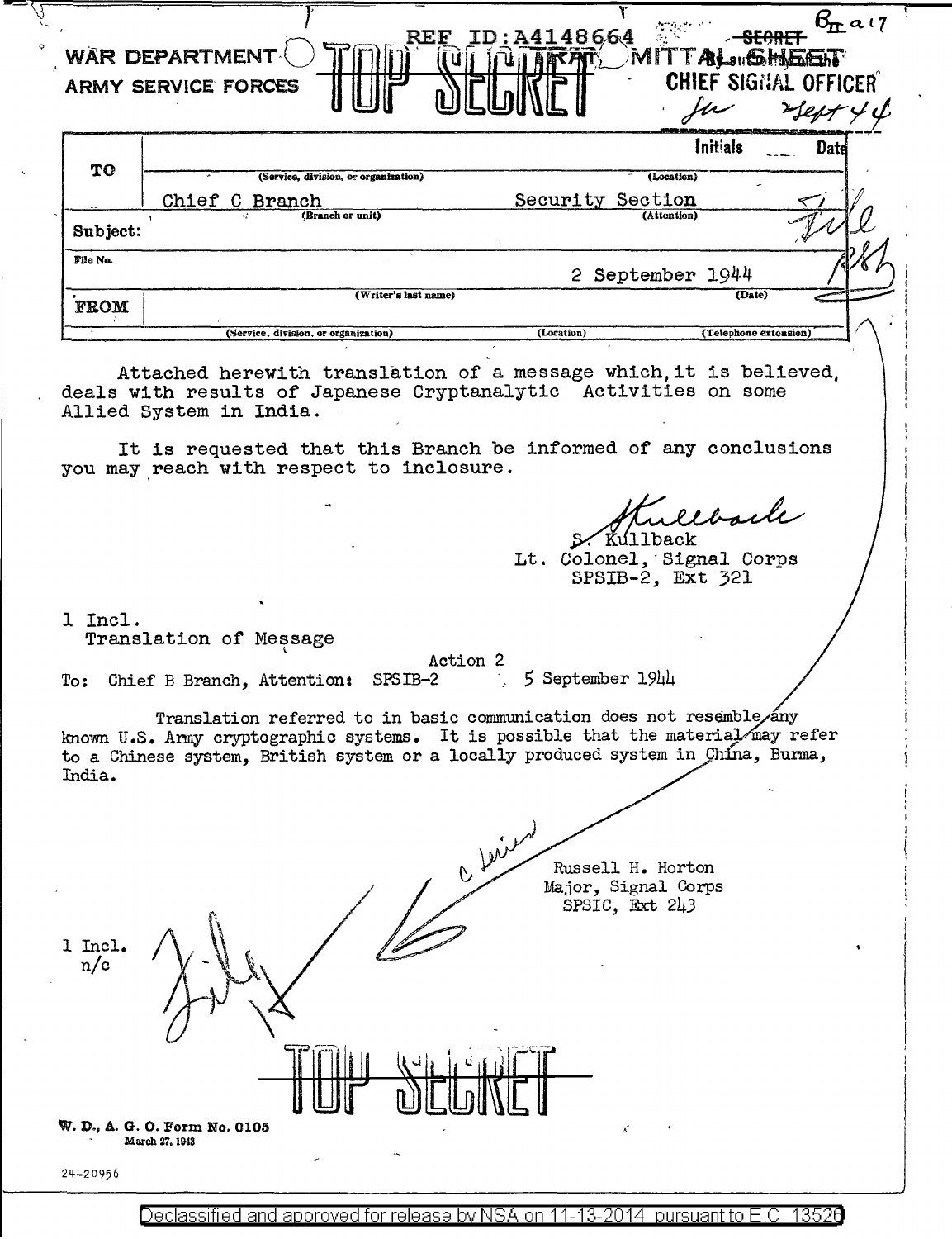# REF. ID: A4148664

#### Action 2

 $\sim$  5 September 1944 To: Chief B Branch, Attention: SPSIB-2

Translation referred to in basic communication does not resemble any known U.S. Army cryptographic systems. It is possible that the material may refer to a Chinese system, British system or a locally produced system in China, Burma, India.

> Russell H. Horton Major, Signal Corps  $SPSIC$ ,  $\overline{Ext}$  243

1 Incl.  $n/c$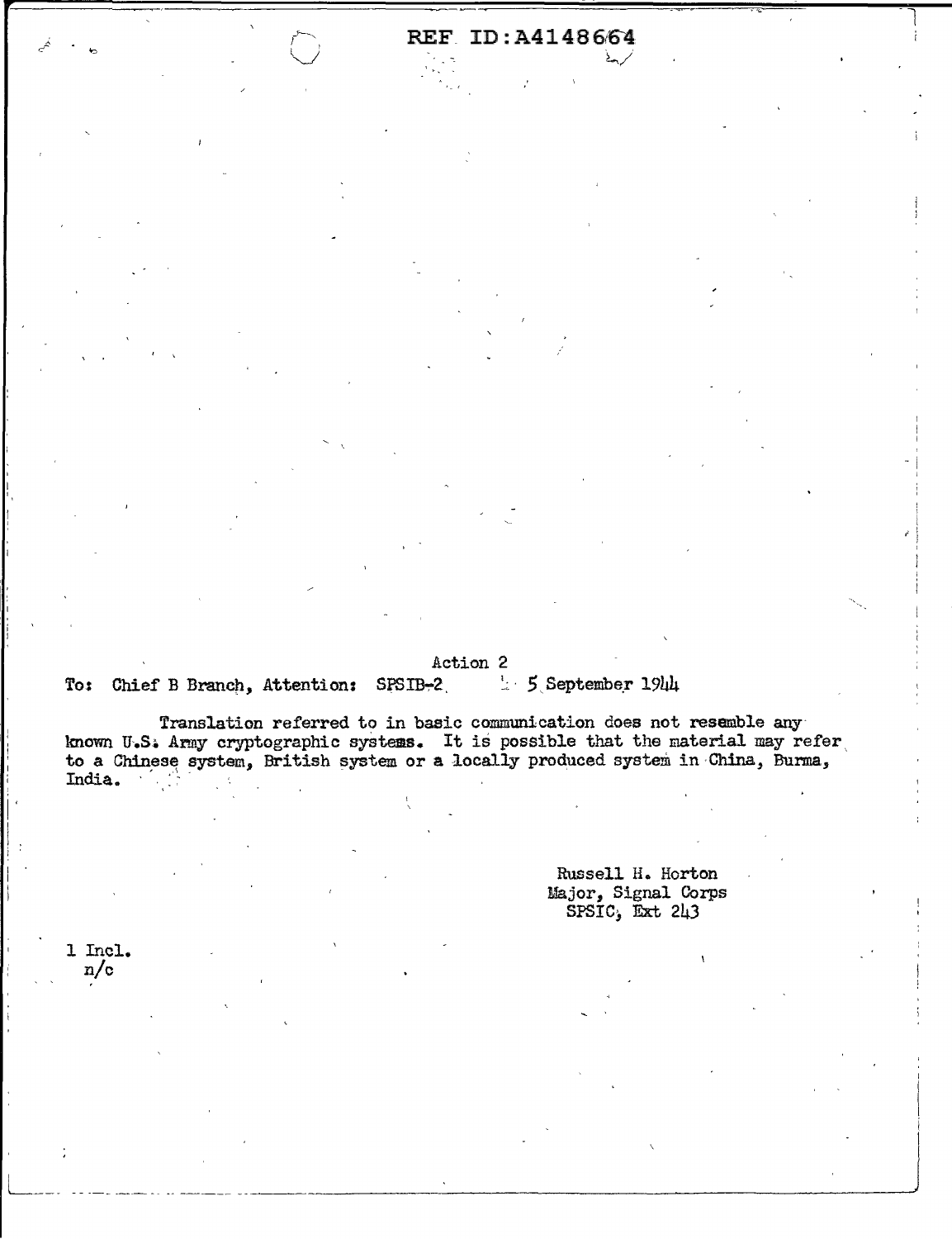Incl 1. Ly Cat Williams in the

 $9a$ 

### REF ID: A4148664

W.R. 75 SECRET

 $15240$  de  $15$ <sup>420</sup> 15 JUL 44 8. 2220 7 172  $\mathbf{C}$ 596. 43 14 JUL 2220 Т  $\mathbf{F}$  $(N)$ MAYMYO TO NANKING 8061 **TRANS:** 

KON REQUEST MESSAGE #213, Parts 1,2,3,5,6,7,8,10,12,17 To -10- TOKUSHU JOHO SHIBUCHO:

 $F$ rom -3G- SHIBUCH $\overline{O}$ :

1. Chart #1 of each volume of charts of 5073 MITSU  $15$  as  $\sqrt{3}$   $\sqrt{2}$ 

 $\#O$ :  $1, 4, 2, 2$ Line  $\#1:$  $\overline{3}$  $\mathbf{I}$ 6  $\overline{O}$  $5 \,$ 7  $9.5873$ Line  $#2:$  $6 \mathbf{1}$  $\mathbf{c}$  $8$  (2830 9  $x/4$ Line  $#3:$  $\overline{3}$ 5 6  $\mathbf 1$ Line  $\#4:$  4  $5, 1, 0, 3$  | 9 7 6  $\mathbf{X}$  $X$  $#1:$ Line  $\#1:$  X 2  $\mathbf{J}$ Ų.  $\overline{3}$  $\mathbf{x}$  $\mathbf{O}$  $2 \t1 \tX$  $Line$  #2:  $\mathbf{2}$  $5(2P)y$  $\mathbf x$  $\mathbf{O}$ 

9. Series of 4-line squares running evidently from O to 9--however only those through 7 are available. The material is not applicable to any Japanese Army system and is presumed to be results of cryptanalytic solution in allied systems. This is substantiated by the sender and addressee as well as by the fact that certain portions of the lines are represent<del>ed by</del> X-marks which has been interpreted as showing incomplete recovery.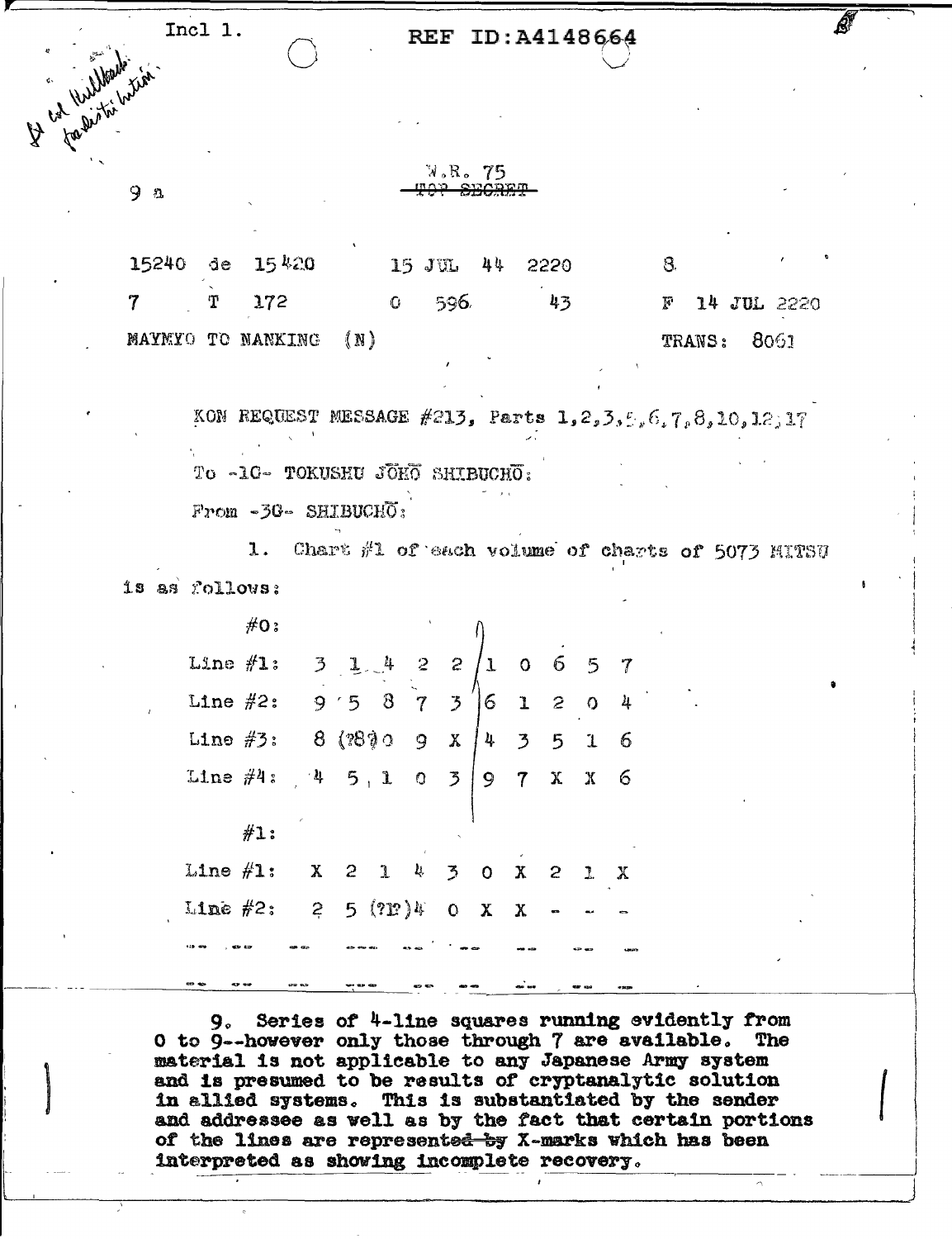## REF ID: A4148664

W.R. 75 TOP SECRET

 $9$  a  $(Cont<sup>1</sup>d)$ 

 $\frac{7}{3}$ 

 $#2:$  $6<sub>5</sub>$ Line  $#1$ :  $5.1$  $\mathbf 0$  $\overline{7}$ 4  $\mathbf{2}$  $\mathbf 0$  $\mathbf 1$  $\overline{3}$  $2\quad 6$ 8  $\frac{1}{2}$ 5 Line  $#2:$  $\mathbf{1}$  $0 +$  $\overline{7}$ 9  $\overline{8}$  $\overrightarrow{2}$ 6  $\overline{O}$  $\mathbf{1}$  $\mathbf{4}$ 5  $\mathbf{2}$ Line  $#3:$  $7<sup>7</sup>$ 9  $\overline{3}$ 6  $\mathbf{1}$  $\overline{3}$  $\mathbf{2}$  $\mathbf 0$  $\mathbf{x}$  $\mathbf{x}$  $5<sup>5</sup>$ Line  $#4:$ 9  $#3:$  $4 - 1/7 - 3/7$  0 Line  $#1:$  $6^{\circ}$  $\overline{2}$  $\mathbf x$  $7\phantom{.}$  $\mathbf{I}$  $\overline{0}$ 8 Line  $#2:$  $-M-3$ 4  $5<sub>1</sub>$ 9  $\mathbf{z}$ 6  $\overline{O}$  $\boldsymbol{7}$ 6 Line  $#3:$ 8 4  $\mathbf{2}$ 5  $\mathbf{3}$  $\mathbf{O}$ 9  $\overline{7}$  $\mathbf{I}$ Line  $#4:$ 8  $\frac{1}{2}$ 9 6 5  $\overline{3}$  $\mathbf{O}$  $\overline{7}$  $\mathbf{c}$  $\mathbf{1}$  $#4:$ Line  $#1:$ 6 4.  $\overline{3}$  $\overline{7}$  $\mathbf{I}$  $0.5$  $\mathbf X$  $\mathbf{c}$  $\mathbf 0$ 6  $\overline{3}$ Line  $#2:$ 8  $\overline{c}$  $\overline{7}$ 4 5  $\mathbf{I}$  $\mathbf 0$ 9 Line  $#3:$  $5<sup>1</sup>$ 9  $6\overline{6}$ 8  $\mathbf{o}$  $\mathbf{c}$  $\overline{\mathbf{3}}$  $#5:$ Line  $#2:$ 6 4  $\mathbf{1}$  $38$  $\mathbf{S}$ 5  $\overline{7}$ 9  $\mathbf 0$ Line  $#3$ :  $\overline{3}$ 8  $6<sub>2</sub>$ 4  $5<sup>1</sup>$  $\mathbf 1$  $\cdot$  9  $\mathbf 0$  $\overline{7}$ Line  $#4:$  $2<sup>1</sup>$  $5\overline{)}$ 9 7 1

<del>TOP SECRET</del>